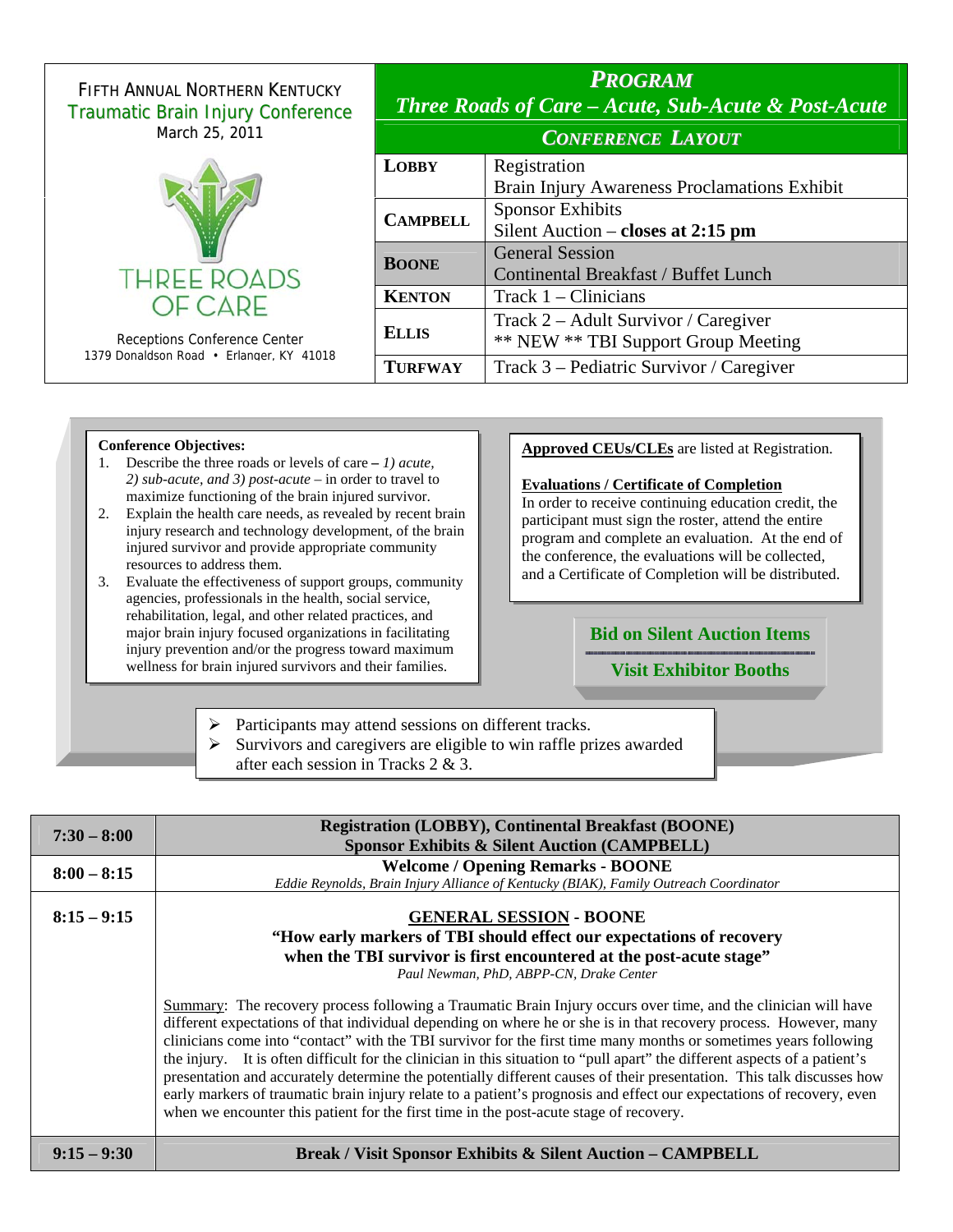| $5th$ Annual NKY TBI Conference $-3/25/11$<br>Page 2 |                                                                                                                                                                                                                                                                                                                                                                                                                                                                                                                                                    |                                                                                                                                                                                                                                                     |                                                                                                                                                                                                                                                                                                                                                                     |  |  |  |
|------------------------------------------------------|----------------------------------------------------------------------------------------------------------------------------------------------------------------------------------------------------------------------------------------------------------------------------------------------------------------------------------------------------------------------------------------------------------------------------------------------------------------------------------------------------------------------------------------------------|-----------------------------------------------------------------------------------------------------------------------------------------------------------------------------------------------------------------------------------------------------|---------------------------------------------------------------------------------------------------------------------------------------------------------------------------------------------------------------------------------------------------------------------------------------------------------------------------------------------------------------------|--|--|--|
| <b>TIME</b>                                          | <b>TRACK 1 - KENTON</b>                                                                                                                                                                                                                                                                                                                                                                                                                                                                                                                            | <b>TRACK 2 - ELLIS</b>                                                                                                                                                                                                                              | <b>TRACK 3-TURFWAY</b>                                                                                                                                                                                                                                                                                                                                              |  |  |  |
| $9:30 -$<br>10:15                                    | <b>Clinician</b><br>"Hyperacute Management of<br><b>Severe TBI: A Huge Potential</b><br><b>Impact on Outcome"</b><br>Bill Hinckley, MD, Medical Director &<br>Flight Physician for Air Care,<br>University of Cincinnati                                                                                                                                                                                                                                                                                                                           | <b>Adult Survivor / Caregiver</b><br>"Traumatic Brain Injury: Types,<br><b>Treatments and Outcomes"</b><br>Phillip Becker, MD,<br><b>Becker Neurological Institute</b>                                                                              | <b>Pediatric Survivor / Caregiver</b><br>"Concussion in Sport"<br>Michael Miller, MD,<br><b>Medical Director,</b><br>St. Elizabeth Sports Medicine                                                                                                                                                                                                                  |  |  |  |
|                                                      | Summary: Strategies to avoid hypoxia,<br>hypotension, and unintentional<br>hyper/hypoventilation are discussed, all of<br>which are known to worsen mortality in<br>TBI. We'll also discuss two somewhat<br>controversial topics in the setting of severe<br>TBI: the efficacy of Helicopter EMS<br>(HEMS) response, and pre-hospital airway<br>management. We'll cover many pearls and<br>pitfalls of TBI management in the EMS and<br>ED settings, and we'll touch on some<br>cutting-edge research that may play a major<br>role in the future. | Summary: Different types of traumatic<br>brain injury and neurological treatments<br>for various aspects of traumatic brain<br>injury will be discussed. Recovery,<br>rehabilitation, and outcomes of traumatic<br>brain injury will be identified. | Summary: The current trends in the<br>evaluation and management of sport-<br>related concussion will be discussed. The<br>following key issues will be reviewed: 1)<br>The definition and diagnosis of sport-<br>related concussion, 2) The use of<br>neuropsychological testing in the<br>management sport-related concussion, and<br>3) Return-to-play decisions. |  |  |  |
| $10:15 -$<br>10:30                                   |                                                                                                                                                                                                                                                                                                                                                                                                                                                                                                                                                    | <b>Break / Visit Sponsor Exhibits &amp; Silent Auction - CAMPBELL</b>                                                                                                                                                                               |                                                                                                                                                                                                                                                                                                                                                                     |  |  |  |
| $10:30-$<br>11:15                                    | "Late Effects and<br><b>Complications of TBI"</b><br>Sheital Bavishi, DO,<br>Drake Center Brain Injury Program                                                                                                                                                                                                                                                                                                                                                                                                                                     | "Higher Executive Functioning"<br>Thomas Sullivan, PhD,<br>Private Practitioner,<br>Cincinnati Bengals Consultant /<br>Cristina Bigras, BA                                                                                                          | "Pediatric inflicted head injury:<br>responding from a place of<br>compassion when values are<br>shaken"<br>Cincinnati Children's Hospital Medical<br>Center: Pat Pilcher, MSN, RN /<br>Shannon Fischer, RN, BSN, HN-BC /<br>Linda Wallace, MSW, LISW-S                                                                                                             |  |  |  |
|                                                      | Summary: Discuss the late complications<br>and effects of TBI that could present a<br>barrier to patient's acute inpatient<br>rehabilitation and recovery.                                                                                                                                                                                                                                                                                                                                                                                         | <b>Summary:</b> Discuss executive<br>functioning, and how it can be impacted<br>by traumatic brain injuries. The lecture<br>will focus on strategies that can be used<br>by people who have experienced TBIs<br>and their families.                 | Summary: A multidisciplinary system to<br>manage the emotional reactions evoked in<br>nurses and other healthcare providers will<br>be described. Addressing these issues<br>proactively allows the healthcare team to<br>more effectively partner with family<br>members to meet the needs of the child.                                                           |  |  |  |
| $11:15-$<br>12:00                                    | LUNCH $(11:15-11:45)$ & - BOONE<br><b>BRIDGES Awards (11:45-12:00) – BOONE</b><br>** SILENT AUCTION CLOSES AT 2:15 PM **                                                                                                                                                                                                                                                                                                                                                                                                                           |                                                                                                                                                                                                                                                     |                                                                                                                                                                                                                                                                                                                                                                     |  |  |  |
| $12:00 -$<br>1:00                                    | <b>KEYNOTE SPEAKER - BOONE</b><br>"Pituitary Dysfunction and Traumatic Brain Injury"<br>Gerald Klim, DO, MA<br>Medical Director of Hospice of the Bluegrass / University of Kentucky<br>Former Director of Cardinal Hill Rehabilitation Hospital - TBI Unit<br>Summary: Many individuals will suffer brain injuries, and in many of these individuals, the trauma to the pituitary gland                                                                                                                                                           |                                                                                                                                                                                                                                                     |                                                                                                                                                                                                                                                                                                                                                                     |  |  |  |
|                                                      | is overlooked. The anatomy of the pituitary gland and the effect of one hormone, growth hormone, on recovery and<br>function will be discussed.                                                                                                                                                                                                                                                                                                                                                                                                    |                                                                                                                                                                                                                                                     |                                                                                                                                                                                                                                                                                                                                                                     |  |  |  |
| $1:00 -$<br>1:15                                     | <b>Break / Visit Sponsor Exhibits &amp; Silent Auction - CAMPBELL</b><br>** SILENT AUCTION CLOSES AT 2:15 PM **                                                                                                                                                                                                                                                                                                                                                                                                                                    |                                                                                                                                                                                                                                                     |                                                                                                                                                                                                                                                                                                                                                                     |  |  |  |

*Order Form for DVD of speaker presentation is available at Registration or contact Barlow Reporting Services at (859) 261-8440.*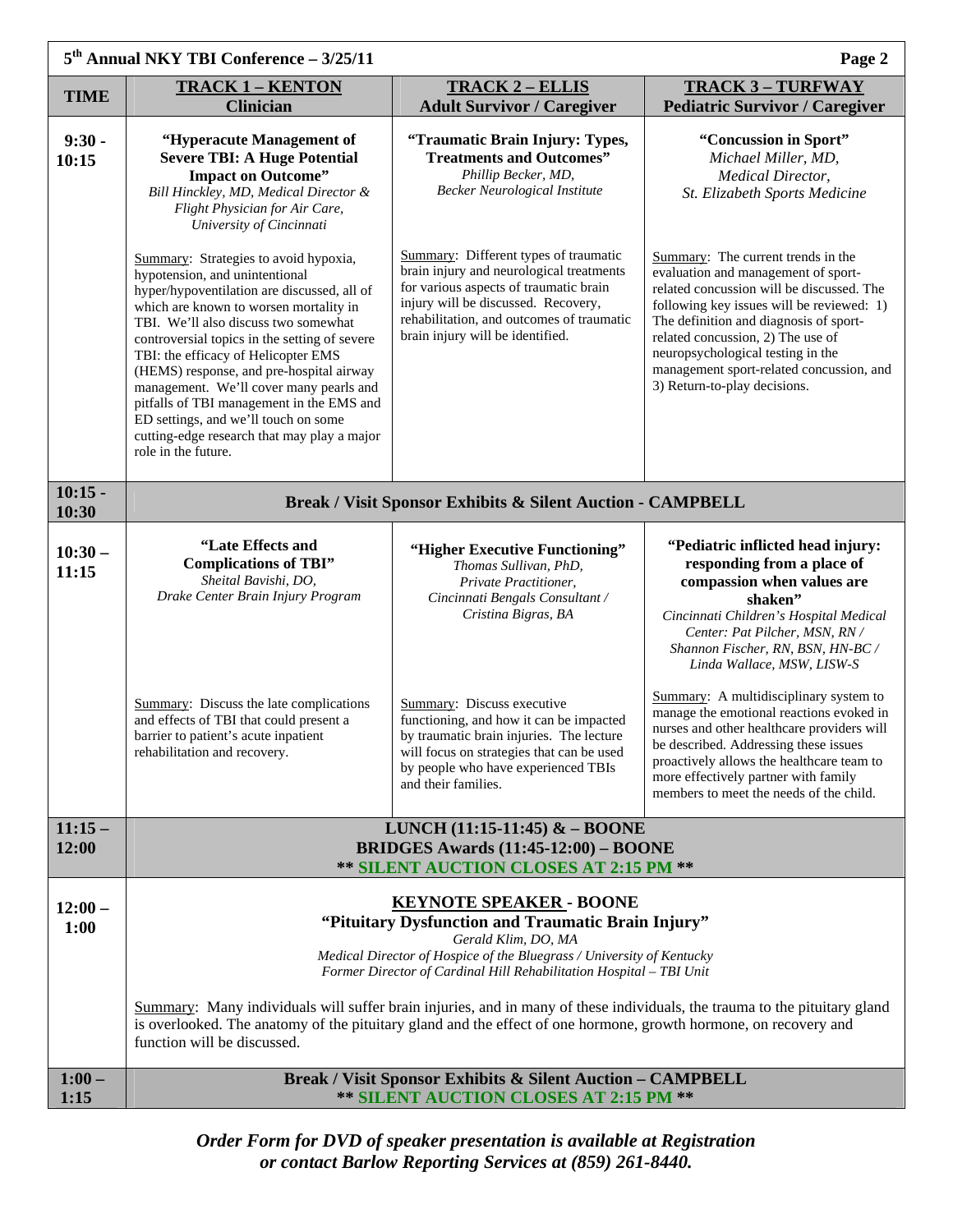| 5 <sup>th</sup> Annual NKY TBI Conference - 3/25/11<br>Page 3 |                                                                                                                                                                                                                                                                                                                                                                                                                                                                                                                                                                                                                                                                                               |                                                                                                                                                                                                                                                                                    |                                                                                                                                                                                                                                                                                                                                                                                                                                                                                                                                            |  |  |  |
|---------------------------------------------------------------|-----------------------------------------------------------------------------------------------------------------------------------------------------------------------------------------------------------------------------------------------------------------------------------------------------------------------------------------------------------------------------------------------------------------------------------------------------------------------------------------------------------------------------------------------------------------------------------------------------------------------------------------------------------------------------------------------|------------------------------------------------------------------------------------------------------------------------------------------------------------------------------------------------------------------------------------------------------------------------------------|--------------------------------------------------------------------------------------------------------------------------------------------------------------------------------------------------------------------------------------------------------------------------------------------------------------------------------------------------------------------------------------------------------------------------------------------------------------------------------------------------------------------------------------------|--|--|--|
| <b>TIME</b>                                                   | <b>TRACK 1 - KENTON</b><br><b>Clinician</b>                                                                                                                                                                                                                                                                                                                                                                                                                                                                                                                                                                                                                                                   | <b>TRACK 2 - ELLIS</b><br><b>Adult Survivor / Caregiver</b>                                                                                                                                                                                                                        | <b>TRACK 3-TURFWAY</b><br><b>Pediatric Survivor / Caregiver</b>                                                                                                                                                                                                                                                                                                                                                                                                                                                                            |  |  |  |
| $1:15-$<br>2:00                                               | "The Answers is Within You:<br><b>Helping Brain Injury Survivors to</b><br><b>Heal Each Other"</b><br>James Phifer, PhD, Founder & Executive<br>Director, Radical Rehab Solutions                                                                                                                                                                                                                                                                                                                                                                                                                                                                                                             | "Employment and Involvement in<br>the Life of the Community<br>after experiencing an ABI"<br>William Baumann, MS, CRC, CCM,<br><b>NeuroRestorative</b>                                                                                                                             | "Resourcing"<br>Dea Jones, MEd, School Intervention<br>Coordinator, Cincinnati Children's<br><b>Hospital Medical Center</b>                                                                                                                                                                                                                                                                                                                                                                                                                |  |  |  |
|                                                               | Summary: A social/interpersonal learning<br>model of brain injury rehabilitation is<br>presented in which survivor-to-survivor<br>social feedback and interpersonal responses<br>are utilized as the critical healing element to<br>treat frontal lobe deficits.                                                                                                                                                                                                                                                                                                                                                                                                                              | Summary: Identify what barriers impede<br>Return to Work (RTW) after a person has<br>an ABI. Discuss employment training<br>approaches including OJE, OJT, Job<br>Coaching and Work Adjustment<br>Training.                                                                        | Summary: Describe the common seguelae<br>of traumatic brain injury (TBI) when going<br>back to school. Identify the resources for<br>school.                                                                                                                                                                                                                                                                                                                                                                                               |  |  |  |
| $2:00 -$<br>2:15                                              | <b>Break / Visit Sponsor Exhibits &amp; Silent Auction - CAMPBELL</b><br>** SILENT AUCTION CLOSES AT 2:15 PM **                                                                                                                                                                                                                                                                                                                                                                                                                                                                                                                                                                               |                                                                                                                                                                                                                                                                                    |                                                                                                                                                                                                                                                                                                                                                                                                                                                                                                                                            |  |  |  |
| $2:15-$<br>3:00                                               | "Risk Management is Everyone's<br><b>Responsibility</b><br>Alice G. Rini, JD, MS, RN<br>Social Security, Medicare, Medicaid,<br><b>Civil and Criminal Legal Issues</b><br>faced by TBI survivors and families"<br>Sheryl Heeter, JD, Sole Practitioner &<br><b>Assistant Commonwealth Attorney</b><br>Summary: The concepts of risk<br>management and loss prevention and how<br>these functions pertain to working with<br>brain injured clients will be discussed.<br>Discuss general requirements and<br>procedures for Social Security, SSI,<br>Medicare and Medicaid entitlement.<br>Address criminal issues and processes for<br>victims or defendants who have suffered<br>from a TBI. | "The Road to<br><b>ABI Waiver Services"</b><br>Leslie Hoffmann, MEd, Supervisor,<br>Kentucky Department<br>of Medicaid Services<br>Summary: This is a brief overview of<br>Medicaid and non-Medicaid ABI/TBI<br>related services and resources in the<br>Commonwealth of Kentucky. | "Understanding Pediatric Abuse<br><b>Head Trauma Sadly Known as</b><br><b>Shaken Baby Syndrome</b><br><b>A Preventable Tragedy</b><br>Kentucky Representative Addia Wuchner<br>/ Sandra Jarboe, Certified Nurse<br><b>Assistant &amp; Speaker Advocate</b><br>Summary: Discuss why Kentucky needed<br>a comprehensive law concerning Pediatric<br>Abusive Head Trauma. Share Hillary's<br>Story, learn how the family has been able<br>to help other families because of their<br>experience and why this can be a<br>preventable tragedy. |  |  |  |
| $3:00-$<br>3:15                                               | <b>Break / Visit Sponsor Exhibits - CAMPBELL</b>                                                                                                                                                                                                                                                                                                                                                                                                                                                                                                                                                                                                                                              |                                                                                                                                                                                                                                                                                    |                                                                                                                                                                                                                                                                                                                                                                                                                                                                                                                                            |  |  |  |
| $3:15-$<br>4:15                                               | <b>GENERAL SESSION - BOONE</b><br>"Frontier in Brain Injury Rehabilitation and Research"<br>Kirk Little, PsyD, Little Psychological Services /<br>Marvin Berman, PhD, President, Quietmind Foundation and Quietmind Associates                                                                                                                                                                                                                                                                                                                                                                                                                                                                |                                                                                                                                                                                                                                                                                    |                                                                                                                                                                                                                                                                                                                                                                                                                                                                                                                                            |  |  |  |
|                                                               | Part 1: Quantitative Electroencephalgraphy and Neurofeedback in the Assessment and Treatment of TBI (Kirk<br>Little, PsyD); Dr. Little will describe and demonstrate how Neurofeedback helps patients with brain injuries to modify<br>the functioning of their own brains for reduced symptoms and improved well-being.<br>Part 2: Near-Infrared Light Therapy for Dementia resulting from Traumatic Brain Injury, Alzheimer's and other<br>dementias (Marvin Berman, PhD) This presentation explores several new treatment options that are safe, noninvasive and low<br>cost as compared to medications for dementia that all proven to offer limited positive results.                    |                                                                                                                                                                                                                                                                                    |                                                                                                                                                                                                                                                                                                                                                                                                                                                                                                                                            |  |  |  |
| $4:15-$<br>4:30                                               | <b>CLOSING - SILENT AUCTION WINNERS &amp; EVALUATIONS - BOONE</b><br>• To receive continuing education credit, the participant must attend the entire program and complete an evaluation. A<br>Certificate of Completion will be distributed.<br>Announcement of Silent Auction winners. Claim and pay for your Silent Auction items.                                                                                                                                                                                                                                                                                                                                                         |                                                                                                                                                                                                                                                                                    |                                                                                                                                                                                                                                                                                                                                                                                                                                                                                                                                            |  |  |  |
|                                                               | • Recycle your name badge. Return it at REGISTRATION before leaving the conference.<br>TBI SUPPORT GROUP MEETING - ELLIS                                                                                                                                                                                                                                                                                                                                                                                                                                                                                                                                                                      |                                                                                                                                                                                                                                                                                    |                                                                                                                                                                                                                                                                                                                                                                                                                                                                                                                                            |  |  |  |
| $4:30-$<br>6:00                                               | Time for sharing, caring $&$ discussion $-$ Open to all attendees<br>Facilitator - Mindy Ortlieb, Occupational Therapist / BRIDGES Board of Directors                                                                                                                                                                                                                                                                                                                                                                                                                                                                                                                                         |                                                                                                                                                                                                                                                                                    |                                                                                                                                                                                                                                                                                                                                                                                                                                                                                                                                            |  |  |  |